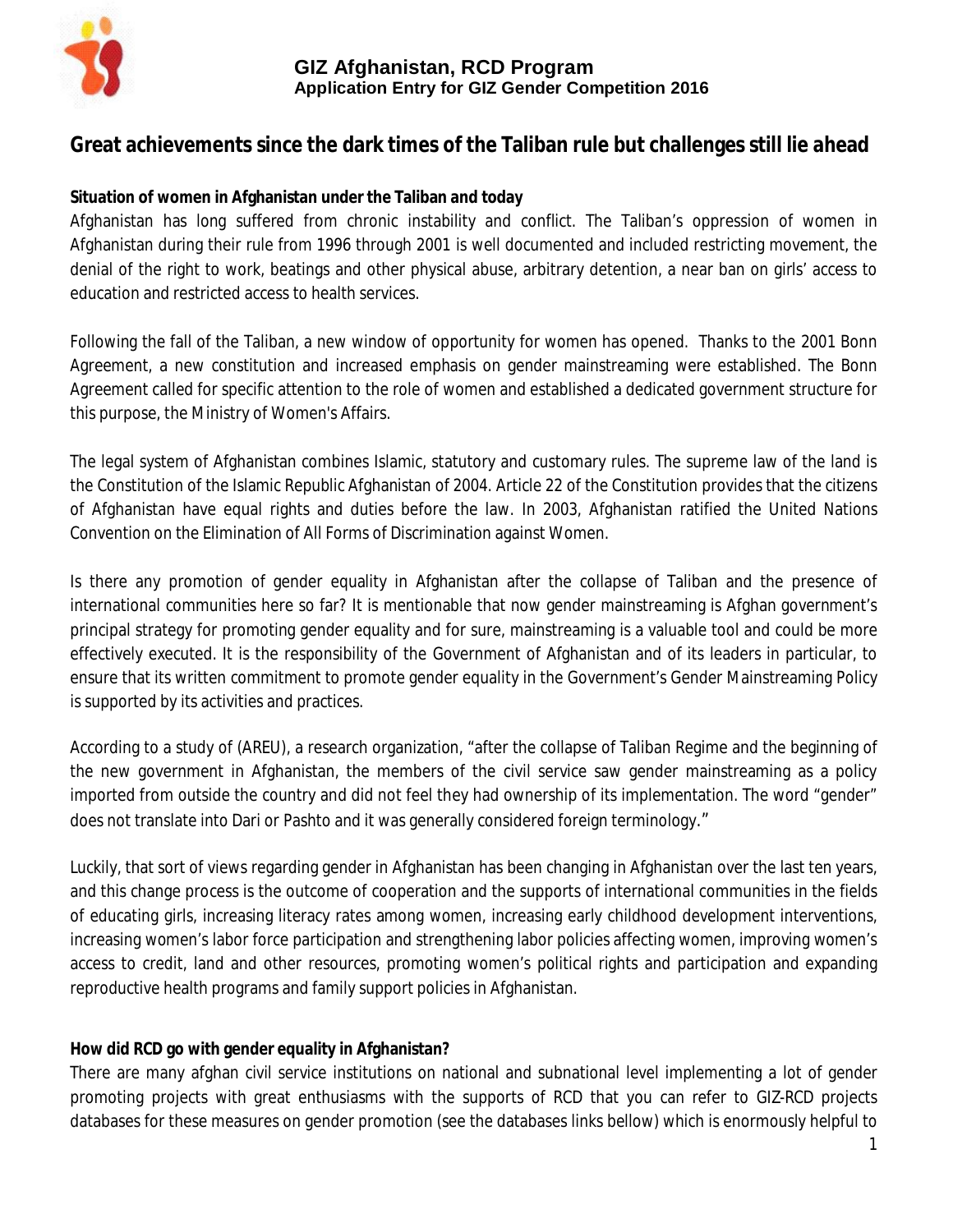

the gender equality improvement. To prove this claim, below are some of RCD's initiatives in this regard with the outcome results.

- Support Afghan partners to celebrate special occasions like Women's Day, Mother's Day, Elimination of Violence Against Women Day and etc. in order to make Afghan women and girls aware of their rights in regards to social, political, cultural and education affairs and as well to publicize these rights for the community and especially to men in order to accept the equality between themselves and women.
- Provide advisory and technical supports to the Afghan Partners on elaboration of capacity development plans and measures to build and develop the capacities of Afghan women and girls on sub-national (provincial and districts)level and as well as to conduct campaigns for raising the awareness of them in the fields of; literacy, human rights, attending in decisions making processes, disadvantages of early and forced marriages, awareness from predominant laws and having the rights to work outside home like men.
- Support the afghan governmental institutions; ministry of public health, ministry of women affairs, ministry of information and culture and ministry of rural rehabilitation and development on the construction of schools, clinics, hospitals, women training centers and libraries in order to women and girls could access to health facilities, education, vocational skills and knowledge.
- Provide good advisory supports and upheld the ministry of women affairs provincial line departments to establish the Gender Working Groups (GWGs) on the provinces to conduct meetings and sessions to well coordinate among women, discuss on gender related activities, find resolutions for the challenges and problems ahead against the progress of women and girls.
- Give advisory support the Afghan ministry of women affairs' provincial line departments to elaborate business plans and to establish women markets for the purpose of women could have business progress and to achieve sustainable economy and as well find the abilities in the long invest and run their own businesses.

# **Impact of our work and the challenges ahead**

Fortunately, today we are witnessing that many Afghan women and girls in the provinces have learned about their rights in the societies and are becoming well aware of the legitimate laws about women rights, human rights, civil rights and others and this has been leading that today women are members of the parliament, provincial councils, ministries and judicial system. They are getting involved in the decision making processes however this has not reached to the target goal but it is visibly changing for better future for Afghan Women since we see, the capacities of many of Afghan women and girls have enhanced through many capacity development works and they are finding the abilities and opportunities to work in the governmental and private sectors beside men.

Today as we can see, Afghan government also has accepted to provide job opportunities for women contrary to a decade ago. It is promising when we see many Afghan women are working in the governmental and nongovernmental institutions on national and sub-national levels and the classical and traditional opinion of "women should not work outside home" is gradually and visibly changing and it is optimistically hoped for better change in this regard.

Since the fall of Taliban, many girls and women in the cities of Afghanistan have access to education, higher education, networking services, libraries and learning institutions. Compared to the time of the Taliban regime,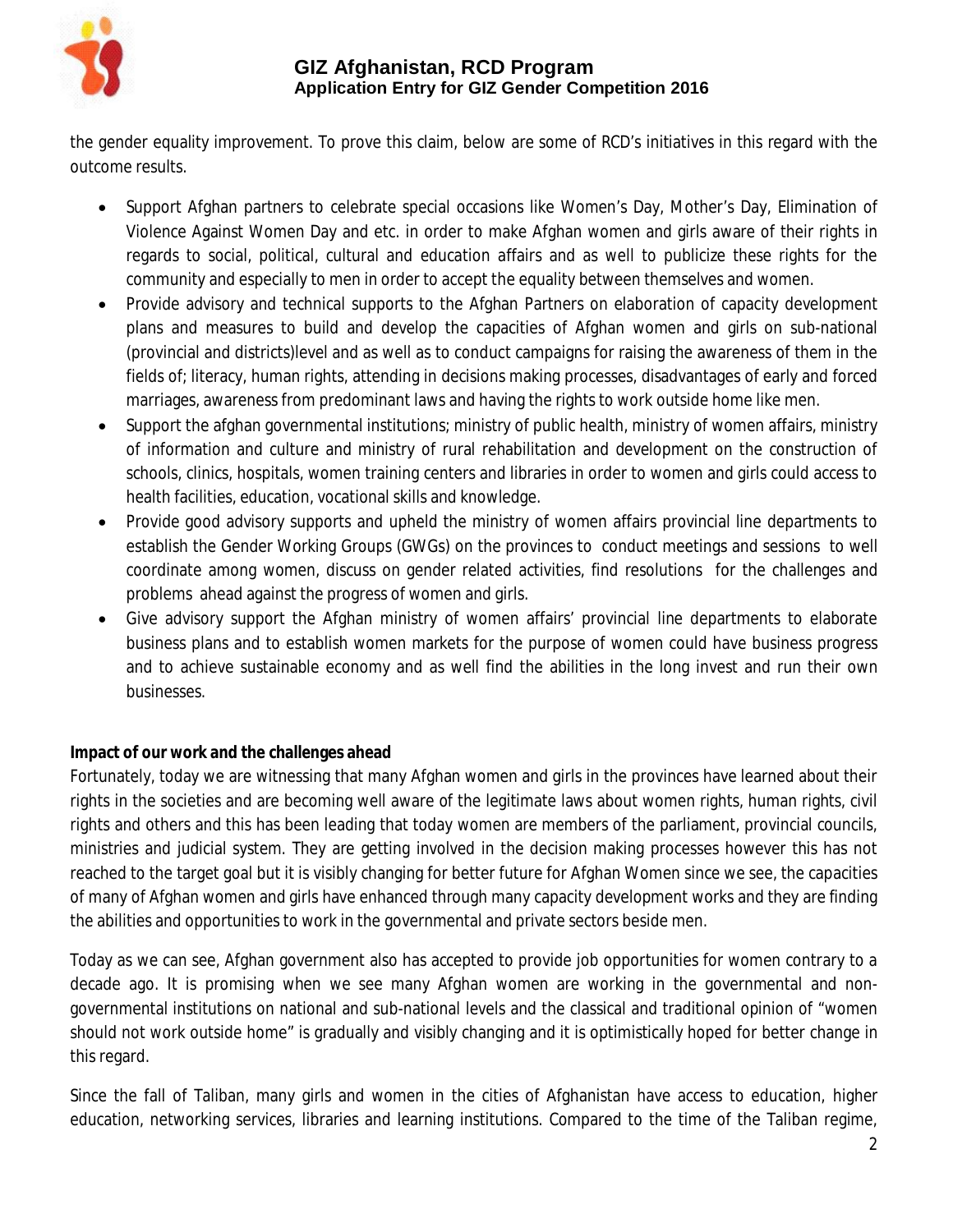

there are great achievements and it has to be mentioned that RCD has had a remarkable role here by providing great technical and advisory supports to the respective directorates, ministries and their line departments in the provinces.

Since RCD has supported the Afghan Government, many Afghan women received business, management and marketing trainings in the provinces and as a result, today you can see there are some small women markets in the provinces that if this support continues, these markets will further improve. Through these markets, women can sell and purchase women handy crafts and women-producing goods. The women run their own businesses.

There are provinces that women have Shuras (women gatherings) and associations and they assess their needs, problems and other social and cultural requirements by themselves and through these associations, decisions are taken and then are forwarded to the line departments and the government agencies.

The most important thing is that, which local population and communities have been accepting and finding the confidence to women and girls' existence next to men as first class citizens like men which this in the long term will help the gender equality to be accepted in Afghan communities and the gender mainstreaming would be implemented in the governmental administrations.

But we should not also forget that there so many people, unpleasant costumes and traditions that are against gender equality and women progress in Afghanistan. These costumes and unpleasant traditions are the results of lack of knowledge, illiteracy, lack of education; state of being uninformed and old views. To change these people and remove these kinds of views against women and gender equality, the Afghan government and its national and international partners need to struggle fundamentally any how possible.

## **Quality feature of our gender work**

Since equality between men and women has been accepted as a fundamental principle in the government of Afghanistan, GIZ-RCD has always tried to stand beside this government and strongly supports it to provide equal opportunities for women and men in all aspects of life.

Today if you travel to the RCD working provinces and meet with people there, you will feel and see the impact RCD projects have made in regards to sustainable regional capacity development in different fields including gender equality promotion, however this is not enough.

Building Women Training Centers (WTC) to provide the ground for women and girls to attend capacity development trainings, computer and language courses, meetings and workshops and launching internship programs for women and girls to increase women participation in the government and politics, they all have been quality and sustainable supports which were provided by region capacity development (RCD) program for gender equality. These sustainable supports have been highly appreciated from the government of Afghanistan at national and subnational level (provinces) through letters and meetings.

To show and demonstrate the efforts and contributions RCD/F has done for gender equality and reducing genderbased discrimination and since the results made in this ground, were an integral part of the M&E system, our gender officers and M&E officers recorded them in GIZ- Document Management System (DMS). By opening the following links, you can find documentation on gender works for RCD/F.